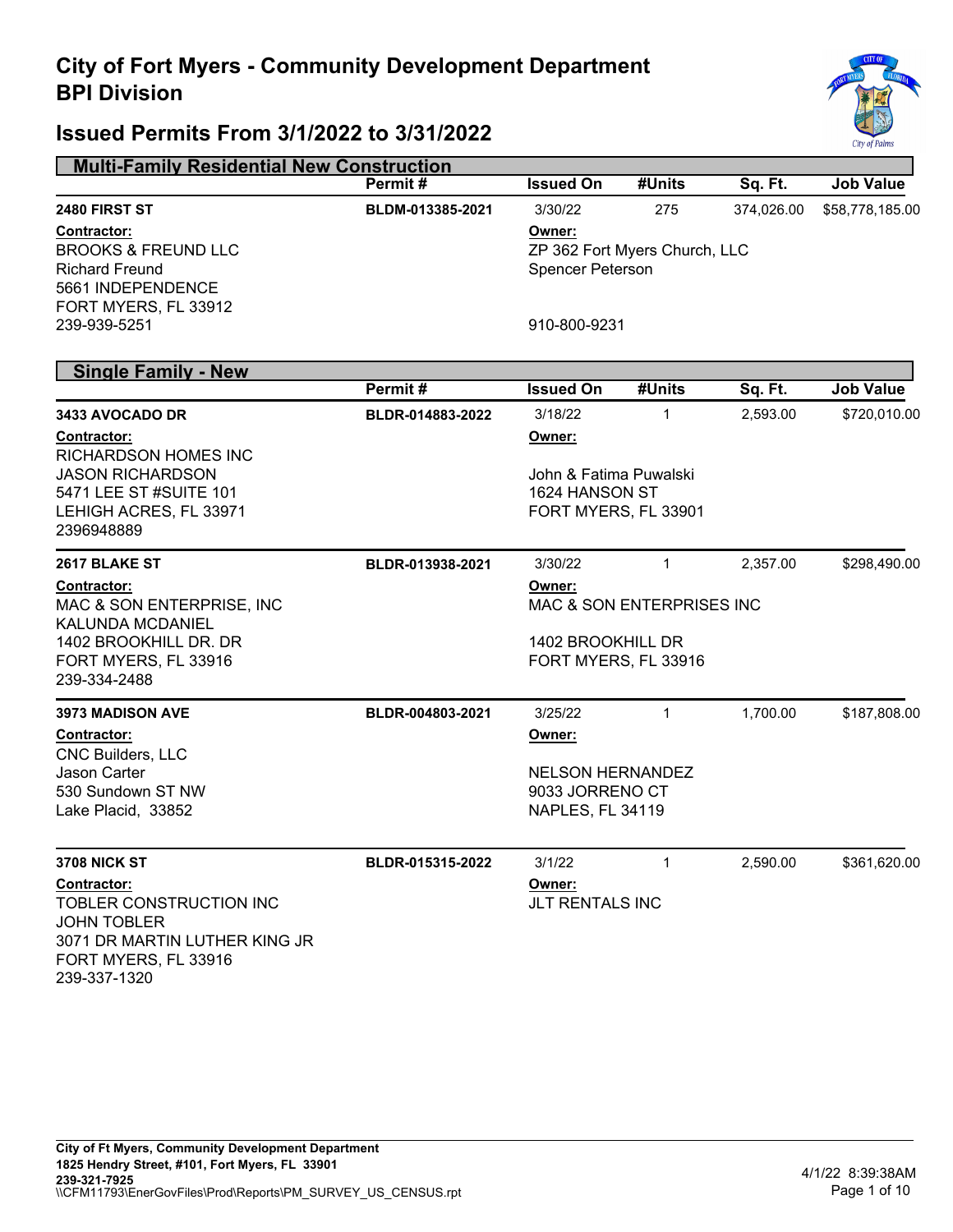

| <b>3727 ARLINGTON ST</b>                                                                                                                       | BLDR-013659-2021                                                                                                                      | 3/2/22                            |  | 3.354.00 | \$383,000.00 |  |
|------------------------------------------------------------------------------------------------------------------------------------------------|---------------------------------------------------------------------------------------------------------------------------------------|-----------------------------------|--|----------|--------------|--|
| <b>Contractor:</b><br>BENSON HOMES OF FLORIDA LLC<br><b>STEVEN BENSON</b><br>7948 SANDLEWOOD CIR W CIR<br>FORT MYERS, FL 33908<br>239-229-4634 | Owner:<br>Benson Homes of Florida LLC<br>Steve Benson<br>7948 Sandelwood Cir W Sandelwood Cir W<br>Ft Myers, FL 33908<br>239-229-4634 |                                   |  |          |              |  |
| <b>4555 BALLARD RD</b><br><b>Contractor:</b>                                                                                                   | BLDR-011859-2021                                                                                                                      | 3/11/22<br>Owner:<br>Lara Narciso |  | 2.580.00 | \$314,673,00 |  |

| <b>Single Family Attached - New</b>                                    |                  |                                                                               |                             |          |                  |  |
|------------------------------------------------------------------------|------------------|-------------------------------------------------------------------------------|-----------------------------|----------|------------------|--|
|                                                                        | Permit#          | <b>Issued On</b>                                                              | #Units                      | Sq. Ft.  | <b>Job Value</b> |  |
| <b>10331 BRADMORE RD</b>                                               | BLDR-015992-2022 | 3/31/22                                                                       | 1                           | 1,631.00 | \$216,806.00     |  |
| <b>Contractor:</b><br><b>LENNAR HOMES LLC</b><br><b>DARIN MCMURRAY</b> |                  | Owner:<br><b>LENNAR HOMES LLC</b>                                             |                             |          |                  |  |
| 10481 BEN C PRATT/SIX MILE CYP<br>FORT MYERS, FL 33966<br>239-278-1177 |                  | 10481 BEN C PRATT SIX MILE CYPRESS PKWY<br>FORT MYERS, FL 33966<br>2392781177 |                             |          |                  |  |
| <b>10339 BRADMORE RD</b>                                               | BLDR-015999-2022 | 3/31/22                                                                       | $\mathbf{1}$                | 1,631.00 | \$216,806.00     |  |
| Contractor:<br>LENNAR HOMES LLC                                        |                  | Owner:                                                                        |                             |          |                  |  |
| <b>DARIN MCMURRAY</b>                                                  |                  | Lennar Homes                                                                  |                             |          |                  |  |
| 10481 BEN C PRATT/SIX MILE CYP<br>FORT MYERS, FL 33966                 |                  |                                                                               | 10481 Six Mile Cypress Pkwy |          |                  |  |
| 239-278-1177                                                           |                  | ,                                                                             |                             |          |                  |  |
| <b>10311 BRADMORE RD</b>                                               | BLDR-016323-2022 | 3/25/22                                                                       | 1                           | 1,631.00 | \$216,806.00     |  |
| Contractor:<br><b>LENNAR HOMES LLC</b>                                 |                  | Owner:                                                                        |                             |          |                  |  |
| <b>DARIN MCMURRAY</b>                                                  |                  | Lennar Homes                                                                  |                             |          |                  |  |
| 10481 BEN C PRATT/SIX MILE CYP                                         |                  |                                                                               | 10481 Six Mile Cypress Pkwy |          |                  |  |
| FORT MYERS, FL 33966<br>239-278-1177                                   |                  | ,                                                                             |                             |          |                  |  |
| <b>10327 BRADMORE RD</b>                                               | BLDR-015987-2022 | 3/31/22                                                                       | $\mathbf 1$                 | 1,631.00 | \$216,806.00     |  |
| Contractor:                                                            |                  | Owner:                                                                        |                             |          |                  |  |
| <b>LENNAR HOMES LLC</b>                                                |                  |                                                                               |                             |          |                  |  |
| <b>DARIN MCMURRAY</b><br>10481 BEN C PRATT/SIX MILE CYP                |                  | Lennar Homes                                                                  |                             |          |                  |  |
| FORT MYERS, FL 33966                                                   |                  |                                                                               | 10481 Six Mile Cypress Pkwy |          |                  |  |
| 239-278-1177                                                           |                  |                                                                               |                             |          |                  |  |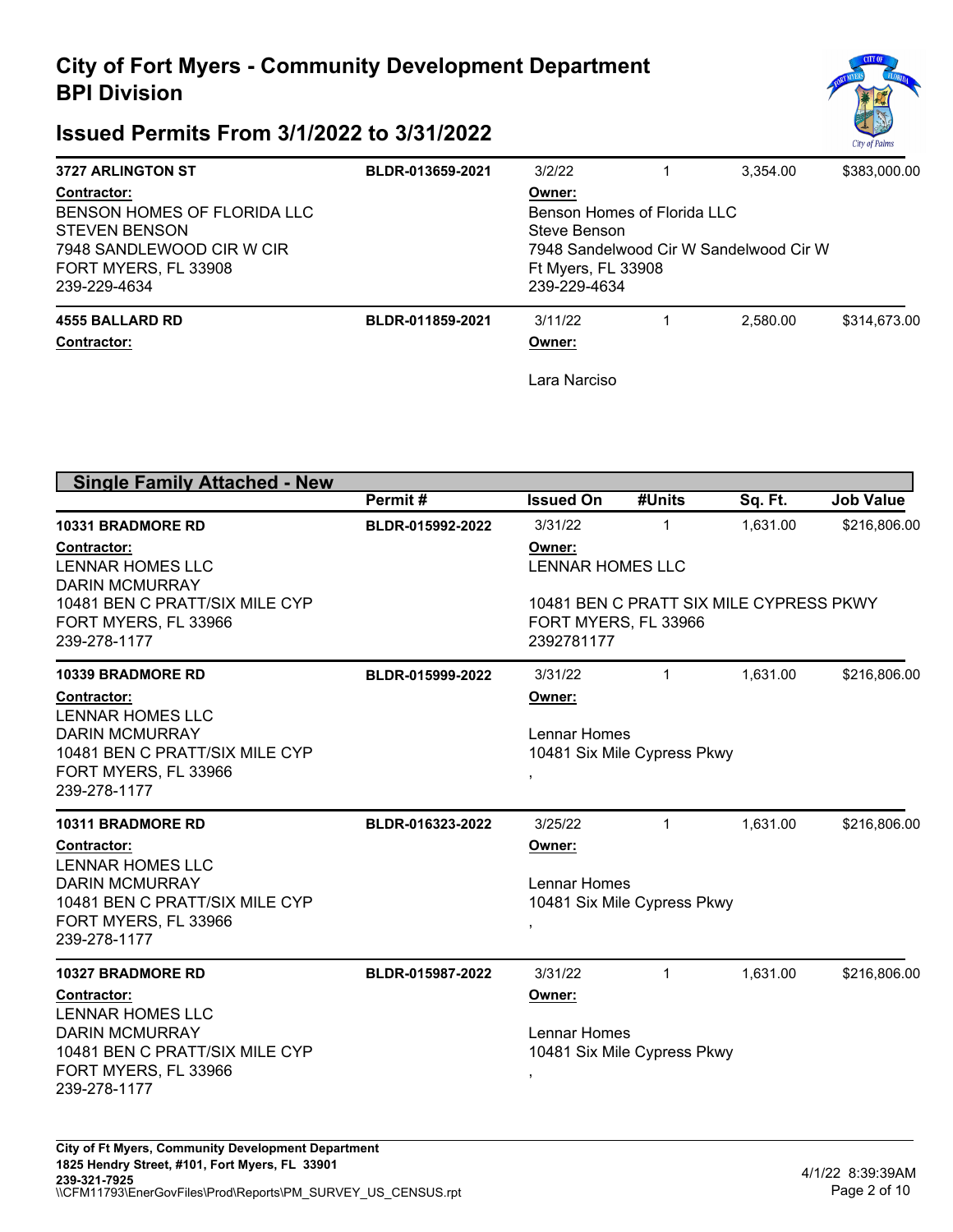

| <b>10313 BRADMORE RD</b>                                                                                                                  | BLDR-016324-2022 | 3/30/22                                                           | 1            | 1,631.00 | \$216,806.00 |  |  |
|-------------------------------------------------------------------------------------------------------------------------------------------|------------------|-------------------------------------------------------------------|--------------|----------|--------------|--|--|
| Contractor:<br><b>LENNAR HOMES LLC</b><br><b>DARIN MCMURRAY</b><br>10481 BEN C PRATT/SIX MILE CYP<br>FORT MYERS, FL 33966<br>239-278-1177 |                  | Owner:<br>Lennar Homes<br>10481 Six Mile Cypress Pkwy<br>,        |              |          |              |  |  |
| <b>10341 BRADMORE RD</b>                                                                                                                  | BLDR-016000-2022 | 3/31/22                                                           | $\mathbf 1$  | 1,685.00 | \$225,170.00 |  |  |
| Contractor:<br><b>LENNAR HOMES LLC</b><br><b>DARIN MCMURRAY</b><br>10481 BEN C PRATT/SIX MILE CYP<br>FORT MYERS, FL 33966<br>239-278-1177 |                  | Owner:<br>Lennar Homes<br>10481 Six Mile Cypress Pkwy<br>,        |              |          |              |  |  |
| <b>10309 BRADMORE RD</b>                                                                                                                  | BLDR-016321-2022 | 3/30/22                                                           | $\mathbf 1$  | 1,631.00 | \$216,806.00 |  |  |
| Contractor:<br><b>LENNAR HOMES LLC</b><br><b>DARIN MCMURRAY</b><br>10481 BEN C PRATT/SIX MILE CYP<br>FORT MYERS, FL 33966<br>239-278-1177 |                  | Owner:<br>Lennar Homes<br>10481 Six Mile Cypress Pkwy<br>y.       |              |          |              |  |  |
| <b>10325 BRADMORE RD</b>                                                                                                                  | BLDR-015985-2022 | 3/31/22                                                           | 1            | 1,631.00 | \$216,806.00 |  |  |
| Contractor:<br><b>LENNAR HOMES LLC</b><br><b>DARIN MCMURRAY</b><br>10481 BEN C PRATT/SIX MILE CYP<br>FORT MYERS, FL 33966<br>239-278-1177 |                  | Owner:<br>Lennar Homes<br>10481 Six Mile Cypress Pkwy<br>y.       |              |          |              |  |  |
| <b>10305 BRADMORE RD</b>                                                                                                                  | BLDR-016319-2022 | 3/30/22                                                           | $\mathbf 1$  | 1,631.00 | \$216,806.00 |  |  |
| Contractor:<br><b>LENNAR HOMES LLC</b><br><b>DARIN MCMURRAY</b><br>10481 BEN C PRATT/SIX MILE CYP<br>FORT MYERS, FL 33966<br>239-278-1177 |                  | Owner:<br><b>Lennar Homes</b><br>10481 Six Mile Cypress Pkwy<br>, |              |          |              |  |  |
| <b>10303 BRADMORE RD</b>                                                                                                                  | BLDR-016317-2022 | 3/30/22                                                           | $\mathbf{1}$ | 1,631.00 | \$216,806.00 |  |  |
| Contractor:<br><b>LENNAR HOMES LLC</b><br><b>DARIN MCMURRAY</b><br>10481 BEN C PRATT/SIX MILE CYP<br>FORT MYERS, FL 33966<br>239-278-1177 |                  | Owner:<br>Lennar Homes<br>10481 Six Mile Cypress Pkwy<br>,        |              |          |              |  |  |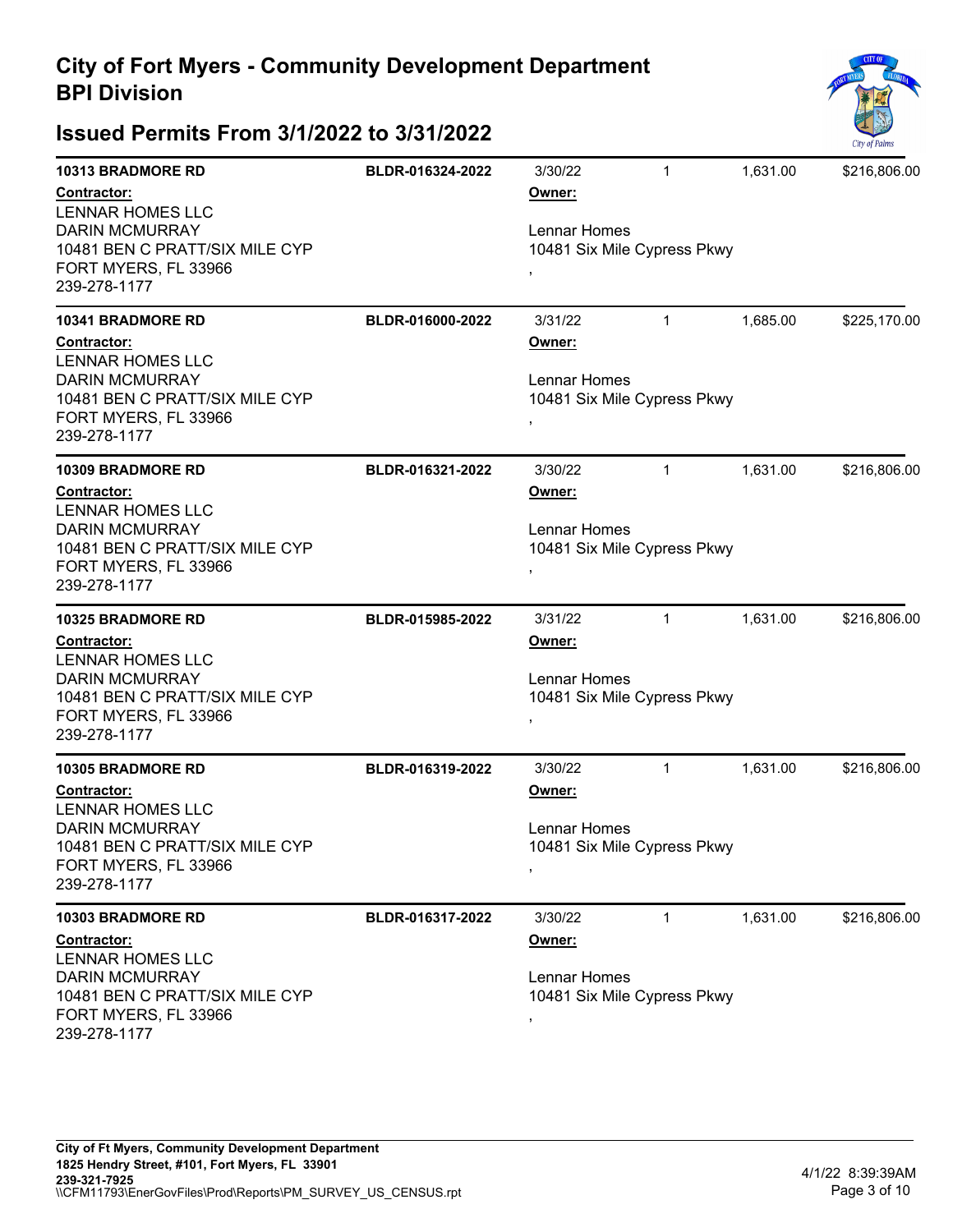

| <b>10335 BRADMORE RD</b>                                                                                                                  | BLDR-015996-2022 | 3/31/22                                                           | 1            | 1,631.00 | \$216,806.00 |  |  |
|-------------------------------------------------------------------------------------------------------------------------------------------|------------------|-------------------------------------------------------------------|--------------|----------|--------------|--|--|
| Contractor:<br><b>LENNAR HOMES LLC</b><br><b>DARIN MCMURRAY</b><br>10481 BEN C PRATT/SIX MILE CYP<br>FORT MYERS, FL 33966<br>239-278-1177 |                  | Owner:<br>Lennar Homes<br>10481 Six Mile Cypress Pkwy<br>,        |              |          |              |  |  |
| <b>10301 BRADMORE RD</b>                                                                                                                  | BLDR-016316-2022 | 3/30/22                                                           | $\mathbf 1$  | 1,685.00 | \$225,170.00 |  |  |
| Contractor:<br><b>LENNAR HOMES LLC</b><br><b>DARIN MCMURRAY</b><br>10481 BEN C PRATT/SIX MILE CYP<br>FORT MYERS, FL 33966<br>239-278-1177 |                  | Owner:<br>Lennar Homes<br>10481 Six Mile Cypress Pkwy<br>,        |              |          |              |  |  |
| <b>10337 BRADMORE RD</b>                                                                                                                  | BLDR-015997-2022 | 3/31/22                                                           | $\mathbf 1$  | 1,631.00 | \$216,806.00 |  |  |
| Contractor:<br><b>LENNAR HOMES LLC</b><br><b>DARIN MCMURRAY</b><br>10481 BEN C PRATT/SIX MILE CYP<br>FORT MYERS, FL 33966<br>239-278-1177 |                  | Owner:<br>Lennar Homes<br>10481 Six Mile Cypress Pkwy<br>y.       |              |          |              |  |  |
| <b>10315 BRADMORE RD</b>                                                                                                                  | BLDR-016325-2022 | 3/30/22                                                           | 1            | 1,631.00 | \$216,806.00 |  |  |
| Contractor:<br><b>LENNAR HOMES LLC</b><br><b>DARIN MCMURRAY</b><br>10481 BEN C PRATT/SIX MILE CYP<br>FORT MYERS, FL 33966<br>239-278-1177 |                  | Owner:<br>Lennar Homes<br>10481 Six Mile Cypress Pkwy<br>y.       |              |          |              |  |  |
| <b>10317 BRADMORE RD</b>                                                                                                                  | BLDR-016326-2022 | 3/30/22                                                           | $\mathbf 1$  | 1,631.00 | \$216,806.00 |  |  |
| Contractor:<br><b>LENNAR HOMES LLC</b><br><b>DARIN MCMURRAY</b><br>10481 BEN C PRATT/SIX MILE CYP<br>FORT MYERS, FL 33966<br>239-278-1177 |                  | Owner:<br><b>Lennar Homes</b><br>10481 Six Mile Cypress Pkwy<br>, |              |          |              |  |  |
| <b>10333 BRADMORE RD</b>                                                                                                                  | BLDR-015994-2022 | 3/31/22                                                           | $\mathbf{1}$ | 1,631.00 | \$216,806.00 |  |  |
| Contractor:<br><b>LENNAR HOMES LLC</b><br><b>DARIN MCMURRAY</b><br>10481 BEN C PRATT/SIX MILE CYP<br>FORT MYERS, FL 33966<br>239-278-1177 |                  | Owner:<br>Lennar Homes<br>10481 Six Mile Cypress Pkwy<br>,        |              |          |              |  |  |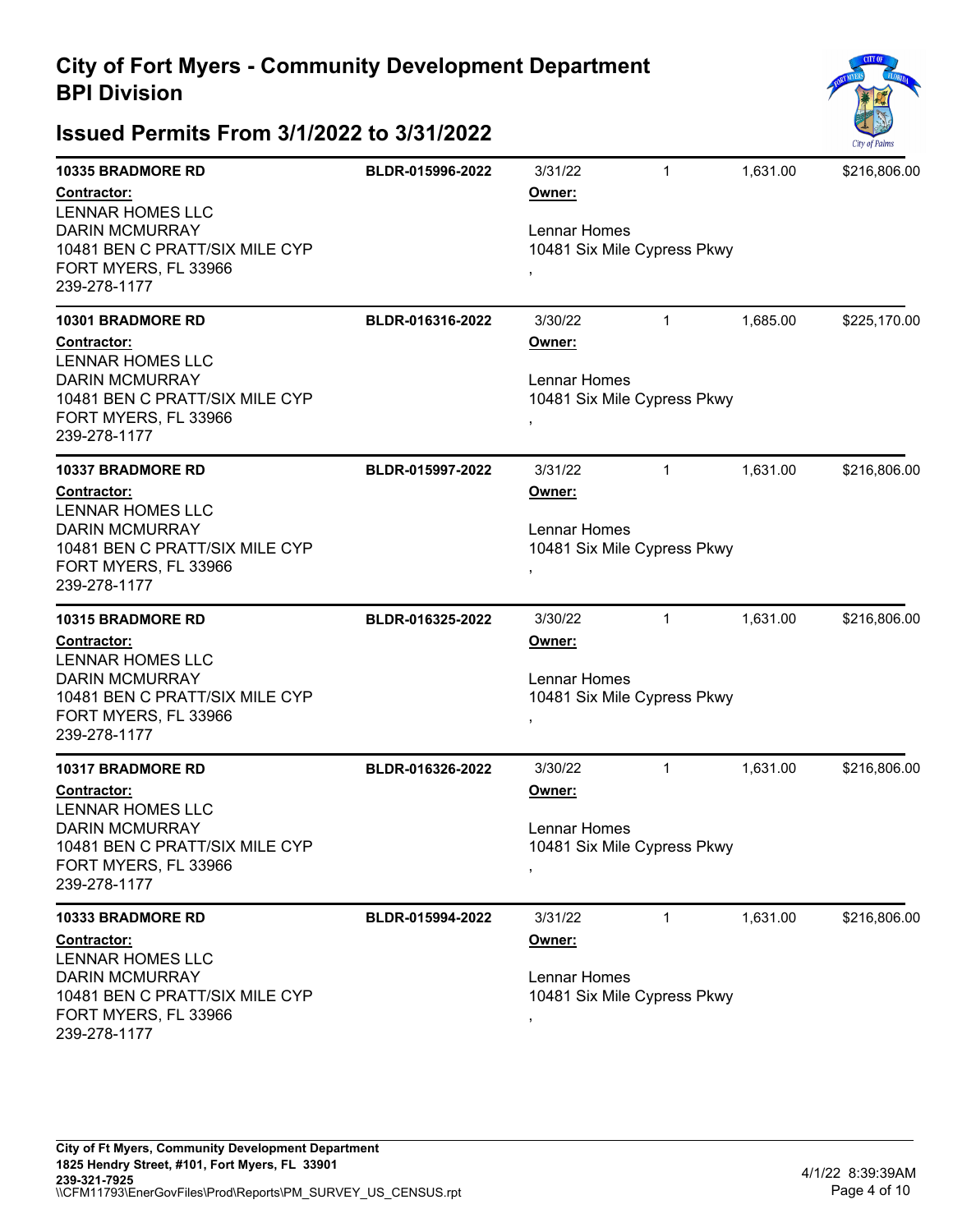

| <b>10319 BRADMORE RD</b><br>Contractor:<br><b>LENNAR HOMES LLC</b><br><b>DARIN MCMURRAY</b><br>10481 BEN C PRATT/SIX MILE CYP<br>FORT MYERS, FL 33966<br>239-278-1177 | BLDR-016327-2022 | 3/30/22<br>Owner:<br>Lennar Homes<br>10481 Six Mile Cypress Pkwy | 1            | 1,685.00 | \$225,170.00 |
|-----------------------------------------------------------------------------------------------------------------------------------------------------------------------|------------------|------------------------------------------------------------------|--------------|----------|--------------|
|                                                                                                                                                                       |                  |                                                                  |              |          |              |
| <b>10329 BRADMORE RD</b><br>Contractor:<br><b>LENNAR HOMES LLC</b><br><b>DARIN MCMURRAY</b><br>10481 BEN C PRATT/SIX MILE CYP<br>FORT MYERS, FL 33966<br>239-278-1177 | BLDR-015991-2022 | 3/31/22<br>Owner:<br>Lennar Homes<br>10481 Six Mile Cypress Pkwy |              |          | \$216,806.00 |
| <b>10307 BRADMORE RD</b>                                                                                                                                              | BLDR-016320-2022 | 3/30/22                                                          | 1            | 1,631.00 | \$216,806.00 |
| Contractor:<br><b>LENNAR HOMES LLC</b><br><b>DARIN MCMURRAY</b><br>10481 BEN C PRATT/SIX MILE CYP<br>FORT MYERS, FL 33966<br>239-278-1177                             |                  | Owner:<br>Lennar Homes<br>10481 Six Mile Cypress Pkwy            |              |          |              |
| <b>10323 BRADMORE RD</b>                                                                                                                                              | BLDR-015980-2022 | 3/31/22                                                          | $\mathbf{1}$ | 1,685.00 | \$225,170.00 |
| Contractor:<br><b>LENNAR HOMES LLC</b><br><b>DARIN MCMURRAY</b><br>10481 BEN C PRATT/SIX MILE CYP<br>FORT MYERS, FL 33966<br>239-278-1177                             |                  | Owner:<br>Lennar Homes<br>10481 Six Mile Cypress Pkwy            |              |          |              |
| 6527 GOOD LIFE ST                                                                                                                                                     | BLDR-015591-2022 | 3/29/22                                                          | 1            | 2,124.00 | \$253,757.00 |
| <b>Contractor:</b><br><b>MATTAMY HOMES</b><br><b>MATTHEW BROWN</b><br>4107 CRESCENT PARK DRIVE DR<br>RIVERVIEW, FL 33578<br>813-533-2776                              |                  | Owner:<br><b>MATTAMY TAMPA/SARASOTA LLC</b>                      |              |          |              |
| 10361 BONAVIE COVE DR<br>Contractor:<br><b>MATTAMY HOMES</b><br><b>MATTHEW BROWN</b><br>4107 CRESCENT PARK DRIVE DR<br>RIVERVIEW, FL 33578<br>813-533-2776            | BLDR-015590-2022 | 3/29/22<br>Owner:<br>MATTAMY TAMPA/SARASOTA LLC                  | $\mathbf{1}$ | 2,124.00 | \$253,757.00 |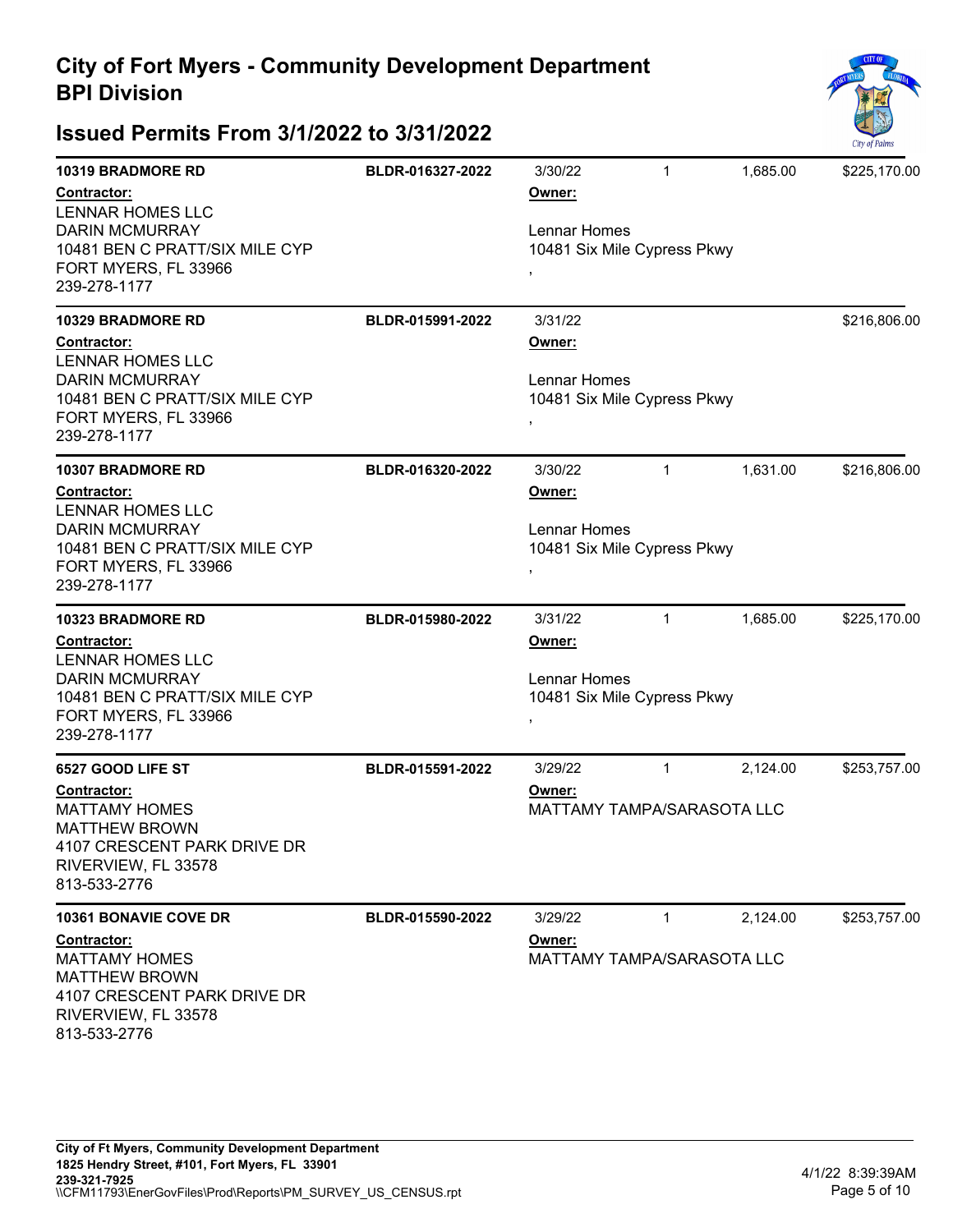

| 6539 GOOD LIFE ST                                                                                                                 | BLDR-015594-2022 | 3/31/22                                     | $\mathbf{1}$ | 2,120.00 | \$260,417.00 |  |
|-----------------------------------------------------------------------------------------------------------------------------------|------------------|---------------------------------------------|--------------|----------|--------------|--|
| Contractor:<br><b>MATTAMY HOMES</b><br><b>MATTHEW BROWN</b><br>4107 CRESCENT PARK DRIVE DR<br>RIVERVIEW, FL 33578<br>813-533-2776 |                  | Owner:<br><b>MATTAMY TAMPA/SARASOTA LLC</b> |              |          |              |  |
| <b>10357 BONAVIE COVE DR</b>                                                                                                      | BLDR-015572-2022 | 3/29/22                                     | $\mathbf{1}$ | 2,120.00 | \$260,417.00 |  |
| Contractor:<br><b>MATTAMY HOMES</b><br><b>MATTHEW BROWN</b><br>4107 CRESCENT PARK DRIVE DR<br>RIVERVIEW, FL 33578<br>813-533-2776 |                  | Owner:<br><b>MATTAMY TAMPA/SARASOTA LLC</b> |              |          |              |  |
| 6541 GOOD LIFE ST                                                                                                                 | BLDR-015595-2022 | 3/29/22                                     | $\mathbf{1}$ | 2,120.00 | \$260,417.00 |  |
| Contractor:<br><b>MATTAMY HOMES</b><br><b>MATTHEW BROWN</b><br>4107 CRESCENT PARK DRIVE DR<br>RIVERVIEW, FL 33578<br>813-533-2776 |                  | Owner:<br><b>MATTAMY TAMPA/SARASOTA LLC</b> |              |          |              |  |
| <b>10355 BONAVIE COVE DR</b>                                                                                                      | BLDR-015571-2022 | 3/29/22                                     | $\mathbf{1}$ | 2,120.00 | \$260,417.00 |  |
| Contractor:<br><b>MATTAMY HOMES</b><br><b>MATTHEW BROWN</b><br>4107 CRESCENT PARK DRIVE DR<br>RIVERVIEW, FL 33578<br>813-533-2776 |                  | Owner:<br><b>MATTAMY TAMPA/SARASOTA LLC</b> |              |          |              |  |
| <b>10359 BONAVIE COVE DR</b>                                                                                                      | BLDR-015584-2022 | 3/29/22                                     | $\mathbf{1}$ | 2,124.00 | \$253,757.00 |  |
| Contractor:<br><b>MATTAMY HOMES</b><br><b>MATTHEW BROWN</b><br>4107 CRESCENT PARK DRIVE DR<br>RIVERVIEW, FL 33578<br>813-533-2776 |                  | Owner:<br><b>MATTAMY TAMPA/SARASOTA LLC</b> |              |          |              |  |
| 6529 GOOD LIFE ST                                                                                                                 | BLDR-015592-2022 | 3/31/22                                     | $\mathbf{1}$ | 2,124.00 | \$253,757.00 |  |
| Contractor:<br><b>MATTAMY HOMES</b><br><b>MATTHEW BROWN</b><br>4107 CRESCENT PARK DRIVE DR<br>RIVERVIEW, FL 33578<br>813-533-2776 |                  | Owner:<br>MATTAMY TAMPA/SARASOTA LLC        |              |          |              |  |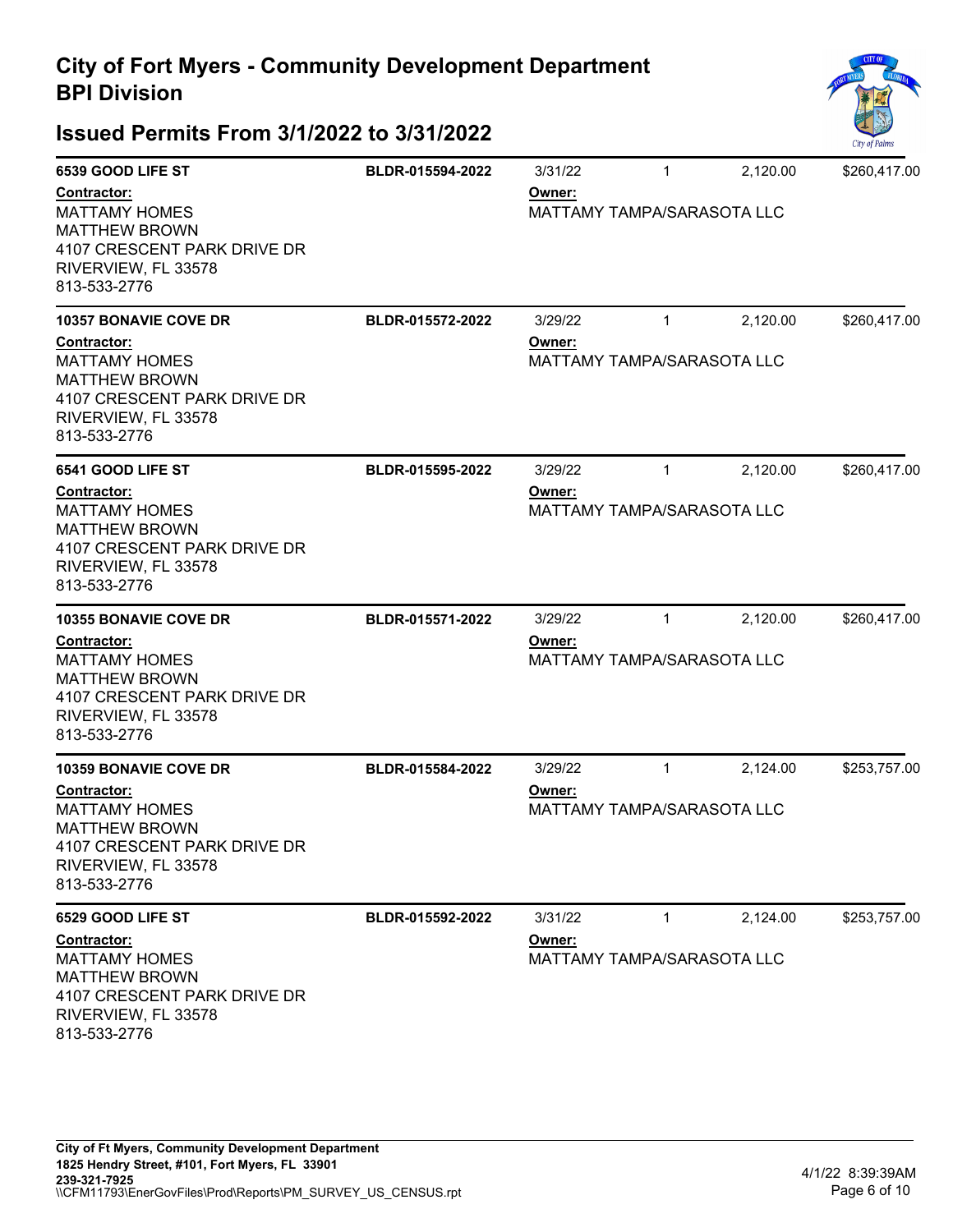

| <b>10357 BRADMORE RD</b>                                               | BLDR-015684-2022 | 3/4/22                                                                                                  | 1                          | 1,631.00 | \$216,806.00                            |  |  |
|------------------------------------------------------------------------|------------------|---------------------------------------------------------------------------------------------------------|----------------------------|----------|-----------------------------------------|--|--|
| Contractor:<br>LENNAR HOMES LLC<br><b>DARIN MCMURRAY</b>               |                  | Owner:<br><b>WCI COMMUNITIES LLC</b>                                                                    |                            |          |                                         |  |  |
| 10481 BEN C PRATT/SIX MILE CYP<br>FORT MYERS, FL 33966<br>239-278-1177 |                  | 10481 BEN C PRATT SIX MILE CYPRESS PKWY<br>FORT MYERS, FL 33966                                         |                            |          |                                         |  |  |
| <b>10346 BRADMORE RD</b>                                               | BLDR-015616-2022 | 3/4/22                                                                                                  | $\mathbf{1}$               | 1,631.00 | \$216,806.00                            |  |  |
| Contractor:<br>LENNAR HOMES LLC<br><b>DARIN MCMURRAY</b>               |                  | Owner:                                                                                                  | WCI COMMUNITIES LLC        |          |                                         |  |  |
| 10481 BEN C PRATT/SIX MILE CYP<br>FORT MYERS, FL 33966<br>239-278-1177 |                  |                                                                                                         | FORT MYERS, FL 33966       |          | 10481 BEN C PRATT SIX MILE CYPRESS PKWY |  |  |
| <b>10356 BRADMORE RD</b>                                               | BLDR-015612-2022 | 3/4/22                                                                                                  | $\mathbf{1}$               | 1,631.00 | \$216,806.00                            |  |  |
| Contractor:<br>LENNAR HOMES LLC<br><b>DARIN MCMURRAY</b>               |                  | Owner:<br><b>WCI COMMUNITIES LLC</b>                                                                    |                            |          |                                         |  |  |
| 10481 BEN C PRATT/SIX MILE CYP<br>FORT MYERS, FL 33966<br>239-278-1177 |                  | 10481 BEN C PRATT SIX MILE CYPRESS PKWY<br>FORT MYERS, FL 33966                                         |                            |          |                                         |  |  |
| <b>10361 BRADMORE RD</b>                                               | BLDR-015688-2022 | 3/4/22                                                                                                  | $\mathbf{1}$               | 1,631.00 | \$216,806.00                            |  |  |
| Contractor:<br>LENNAR HOMES LLC<br><b>DARIN MCMURRAY</b>               |                  | Owner:                                                                                                  | <b>WCI COMMUNITIES LLC</b> |          |                                         |  |  |
| 10481 BEN C PRATT/SIX MILE CYP<br>FORT MYERS, FL 33966<br>239-278-1177 |                  | 10481 BEN C PRATT SIX MILE CYPRESS PKWY<br>FORT MYERS, FL 33966                                         |                            |          |                                         |  |  |
| <b>10334 BRADMORE RD</b>                                               | BLDR-015628-2022 | 3/4/22                                                                                                  | $\mathbf{1}$               | 1,631.00 | \$216,806.00                            |  |  |
| <b>Contractor:</b><br>LENNAR HOMES LLC<br><b>DARIN MCMURRAY</b>        |                  | Owner:<br><b>WCI COMMUNITIES LLC</b>                                                                    |                            |          |                                         |  |  |
| 10481 BEN C PRATT/SIX MILE CYP<br>FORT MYERS, FL 33966<br>239-278-1177 |                  | 10481 BEN C PRATT SIX MILE CYPRESS PKWY<br>FORT MYERS, FL 33966                                         |                            |          |                                         |  |  |
| <b>10336 BRADMORE RD</b>                                               | BLDR-015627-2022 | 3/4/22                                                                                                  | $\mathbf{1}$               | 1,631.00 | \$216,806.00                            |  |  |
| Contractor:<br>LENNAR HOMES LLC<br><b>DARIN MCMURRAY</b>               |                  | Owner:<br><b>WCI COMMUNITIES LLC</b><br>10481 BEN C PRATT SIX MILE CYPRESS PKWY<br>FORT MYERS, FL 33966 |                            |          |                                         |  |  |
| 10481 BEN C PRATT/SIX MILE CYP<br>FORT MYERS, FL 33966<br>239-278-1177 |                  |                                                                                                         |                            |          |                                         |  |  |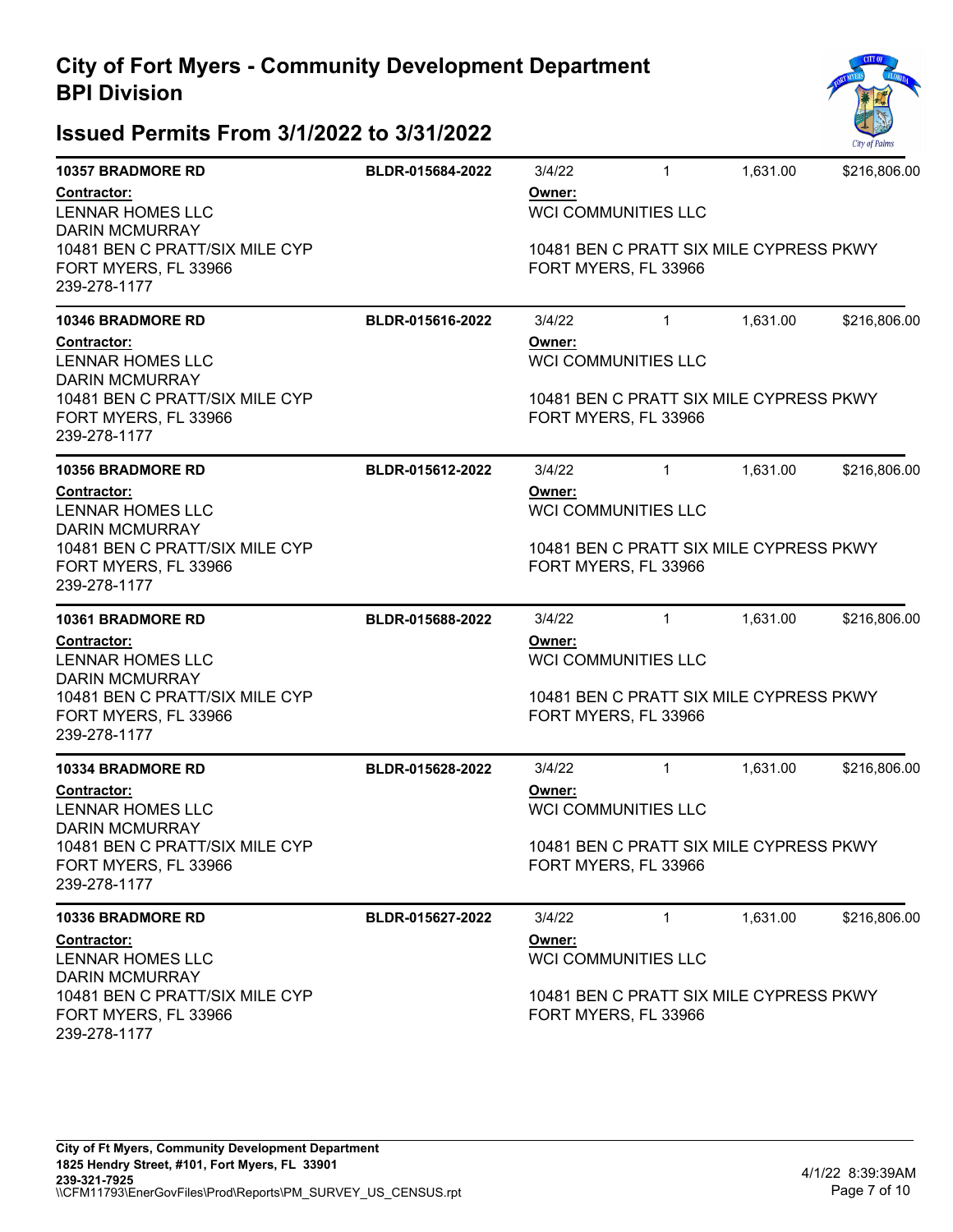

| <b>10347 BRADMORE RD</b>                                               | BLDR-015677-2022 | 3/4/22                                                                                                  | $\mathbf{1}$                            | 1,631.00 | \$216,806.00 |  |  |
|------------------------------------------------------------------------|------------------|---------------------------------------------------------------------------------------------------------|-----------------------------------------|----------|--------------|--|--|
| Contractor:<br><b>LENNAR HOMES LLC</b><br><b>DARIN MCMURRAY</b>        |                  | Owner:<br><b>WCI COMMUNITIES LLC</b>                                                                    |                                         |          |              |  |  |
| 10481 BEN C PRATT/SIX MILE CYP<br>FORT MYERS, FL 33966<br>239-278-1177 |                  | FORT MYERS, FL 33966                                                                                    | 10481 BEN C PRATT SIX MILE CYPRESS PKWY |          |              |  |  |
| <b>10338 BRADMORE RD</b>                                               | BLDR-015625-2022 | 3/4/22                                                                                                  | $\mathbf{1}$                            | 1,631.00 | \$216,806.00 |  |  |
| Contractor:<br><b>LENNAR HOMES LLC</b><br><b>DARIN MCMURRAY</b>        |                  | Owner:                                                                                                  | <b>WCI COMMUNITIES LLC</b>              |          |              |  |  |
| 10481 BEN C PRATT/SIX MILE CYP<br>FORT MYERS, FL 33966<br>239-278-1177 |                  | 10481 BEN C PRATT SIX MILE CYPRESS PKWY<br>FORT MYERS, FL 33966                                         |                                         |          |              |  |  |
| <b>10388 BRADMORE RD</b>                                               | BLDR-015559-2022 | 3/2/22                                                                                                  | $\mathbf{1}$                            | 1,631.00 | \$216,806.00 |  |  |
| Contractor:<br><b>LENNAR HOMES LLC</b><br><b>DARIN MCMURRAY</b>        |                  | Owner:                                                                                                  | <b>WCI COMMUNITIES LLC</b>              |          |              |  |  |
| 10481 BEN C PRATT/SIX MILE CYP<br>FORT MYERS, FL 33966<br>239-278-1177 |                  | 10481 BEN C PRATT SIX MILE CYPRESS PKWY<br>FORT MYERS, FL 33966                                         |                                         |          |              |  |  |
| <b>10344 BRADMORE RD</b>                                               | BLDR-015619-2022 | 3/4/22                                                                                                  | $\mathbf{1}$                            | 1,631.00 | \$216,806.00 |  |  |
| Contractor:<br><b>LENNAR HOMES LLC</b><br><b>DARIN MCMURRAY</b>        |                  | Owner:                                                                                                  | <b>WCI COMMUNITIES LLC</b>              |          |              |  |  |
| 10481 BEN C PRATT/SIX MILE CYP<br>FORT MYERS, FL 33966<br>239-278-1177 |                  | 10481 BEN C PRATT SIX MILE CYPRESS PKWY<br>FORT MYERS, FL 33966                                         |                                         |          |              |  |  |
| <b>10359 BRADMORE RD</b>                                               | BLDR-015687-2022 | 3/4/22                                                                                                  | $\mathbf{1}$                            | 1,631.00 | \$216,806.00 |  |  |
| <b>Contractor:</b><br>LENNAR HOMES LLC<br><b>DARIN MCMURRAY</b>        |                  | Owner:<br><b>WCI COMMUNITIES LLC</b>                                                                    |                                         |          |              |  |  |
| 10481 BEN C PRATT/SIX MILE CYP<br>FORT MYERS, FL 33966<br>239-278-1177 |                  | 10481 BEN C PRATT SIX MILE CYPRESS PKWY<br>FORT MYERS, FL 33966                                         |                                         |          |              |  |  |
| <b>10353 BRADMORE RD</b>                                               | BLDR-015682-2022 | 3/4/22                                                                                                  | $\mathbf{1}$                            | 1,631.00 | \$216,806.00 |  |  |
| Contractor:<br><b>LENNAR HOMES LLC</b><br><b>DARIN MCMURRAY</b>        |                  | Owner:<br><b>WCI COMMUNITIES LLC</b><br>10481 BEN C PRATT SIX MILE CYPRESS PKWY<br>FORT MYERS, FL 33966 |                                         |          |              |  |  |
| 10481 BEN C PRATT/SIX MILE CYP<br>FORT MYERS, FL 33966<br>239-278-1177 |                  |                                                                                                         |                                         |          |              |  |  |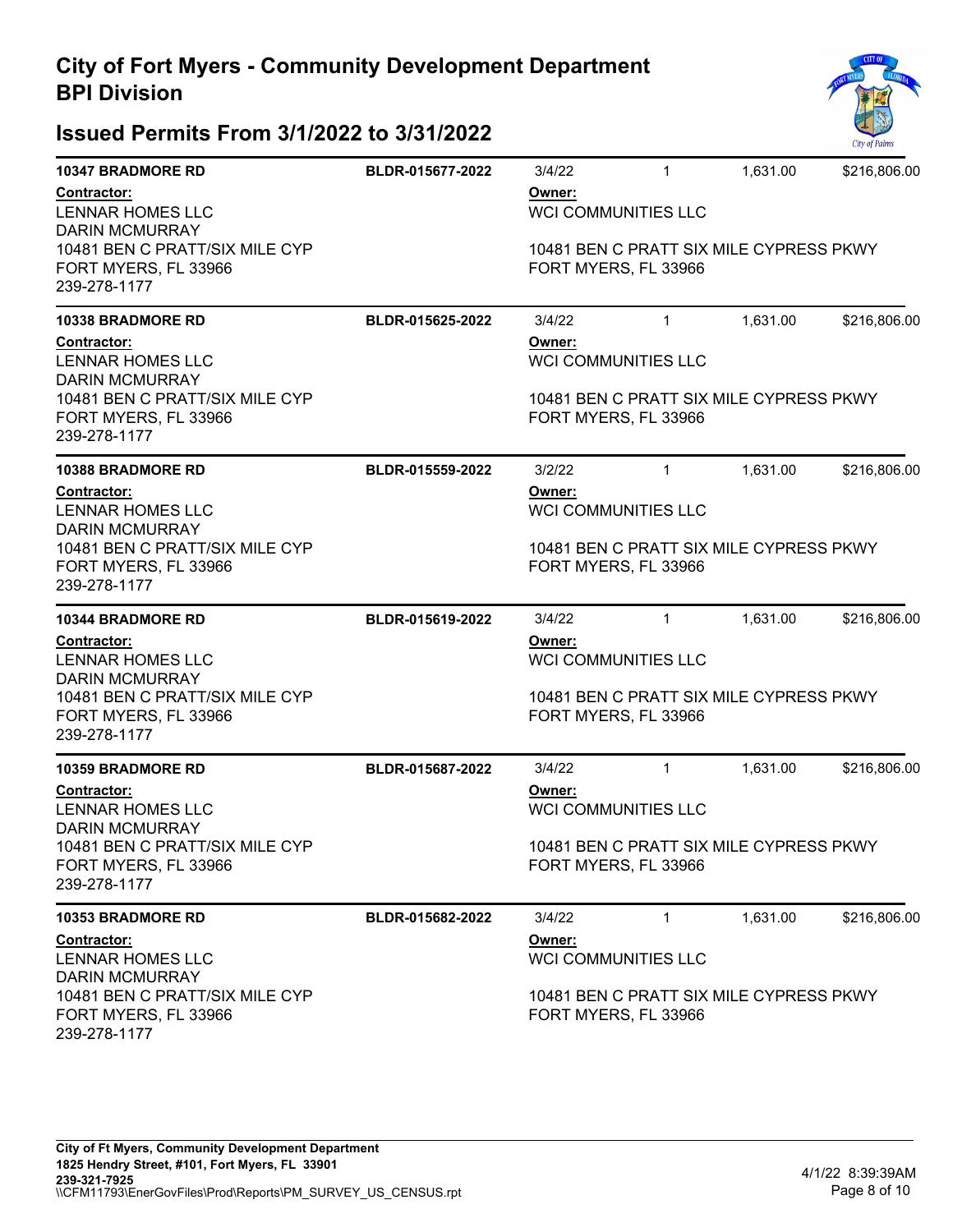

| <b>10342 BRADMORE RD</b>                                               | BLDR-015621-2022 | 3/4/22                                                          | $\mathbf{1}$               | 1,631.00 | \$216,806.00                            |  |  |
|------------------------------------------------------------------------|------------------|-----------------------------------------------------------------|----------------------------|----------|-----------------------------------------|--|--|
| <b>Contractor:</b><br><b>LENNAR HOMES LLC</b><br><b>DARIN MCMURRAY</b> |                  | Owner:<br><b>WCI COMMUNITIES LLC</b>                            |                            |          |                                         |  |  |
| 10481 BEN C PRATT/SIX MILE CYP<br>FORT MYERS, FL 33966<br>239-278-1177 |                  | 10481 BEN C PRATT SIX MILE CYPRESS PKWY<br>FORT MYERS, FL 33966 |                            |          |                                         |  |  |
| <b>10348 BRADMORE RD</b>                                               | BLDR-015615-2022 | 3/4/22                                                          | $\mathbf{1}$               | 1,685.00 | \$225,170.00                            |  |  |
| Contractor:<br><b>LENNAR HOMES LLC</b><br><b>DARIN MCMURRAY</b>        |                  | Owner:                                                          | <b>WCI COMMUNITIES LLC</b> |          |                                         |  |  |
| 10481 BEN C PRATT/SIX MILE CYP<br>FORT MYERS, FL 33966<br>239-278-1177 |                  |                                                                 | FORT MYERS, FL 33966       |          | 10481 BEN C PRATT SIX MILE CYPRESS PKWY |  |  |
| <b>10330 BRADMORE RD</b>                                               | BLDR-015630-2022 | 3/4/22                                                          | $\mathbf{1}$               | 1,685.00 | \$225,170.00                            |  |  |
| Contractor:<br><b>LENNAR HOMES LLC</b><br><b>DARIN MCMURRAY</b>        |                  | Owner:<br><b>WCI COMMUNITIES LLC</b>                            |                            |          |                                         |  |  |
| 10481 BEN C PRATT/SIX MILE CYP<br>FORT MYERS, FL 33966<br>239-278-1177 |                  | 10481 BEN C PRATT SIX MILE CYPRESS PKWY<br>FORT MYERS, FL 33966 |                            |          |                                         |  |  |
| <b>10352 BRADMORE RD</b>                                               | BLDR-015614-2022 | 3/4/22                                                          | $\mathbf{1}$               | 1,685.00 | \$225,170.00                            |  |  |
| Contractor:<br><b>LENNAR HOMES LLC</b><br><b>DARIN MCMURRAY</b>        |                  | Owner:                                                          | WCI COMMUNITIES LLC        |          |                                         |  |  |
| 10481 BEN C PRATT/SIX MILE CYP<br>FORT MYERS, FL 33966<br>239-278-1177 |                  | 10481 BEN C PRATT SIX MILE CYPRESS PKWY<br>FORT MYERS, FL 33966 |                            |          |                                         |  |  |
| <b>10332 BRADMORE RD</b>                                               | BLDR-015629-2022 | 3/4/22                                                          | $\mathbf{1}$               | 1,631.00 | \$216,806.00                            |  |  |
| <b>Contractor:</b><br><b>LENNAR HOMES LLC</b><br><b>DARIN MCMURRAY</b> |                  | Owner:<br><b>WCI COMMUNITIES LLC</b>                            |                            |          |                                         |  |  |
| 10481 BEN C PRATT/SIX MILE CYP<br>FORT MYERS, FL 33966<br>239-278-1177 |                  | 10481 BEN C PRATT SIX MILE CYPRESS PKWY<br>FORT MYERS, FL 33966 |                            |          |                                         |  |  |
| 10345 BRADMORE RD                                                      | BLDR-015676-2022 | 3/4/22                                                          | 1                          | 1,685.00 | \$225,170.00                            |  |  |
| <b>Contractor:</b><br><b>LENNAR HOMES LLC</b><br><b>DARIN MCMURRAY</b> |                  | Owner:                                                          | <b>WCI COMMUNITIES LLC</b> |          |                                         |  |  |
| 10481 BEN C PRATT/SIX MILE CYP<br>FORT MYERS, FL 33966<br>239-278-1177 |                  | 10481 BEN C PRATT SIX MILE CYPRESS PKWY<br>FORT MYERS, FL 33966 |                            |          |                                         |  |  |